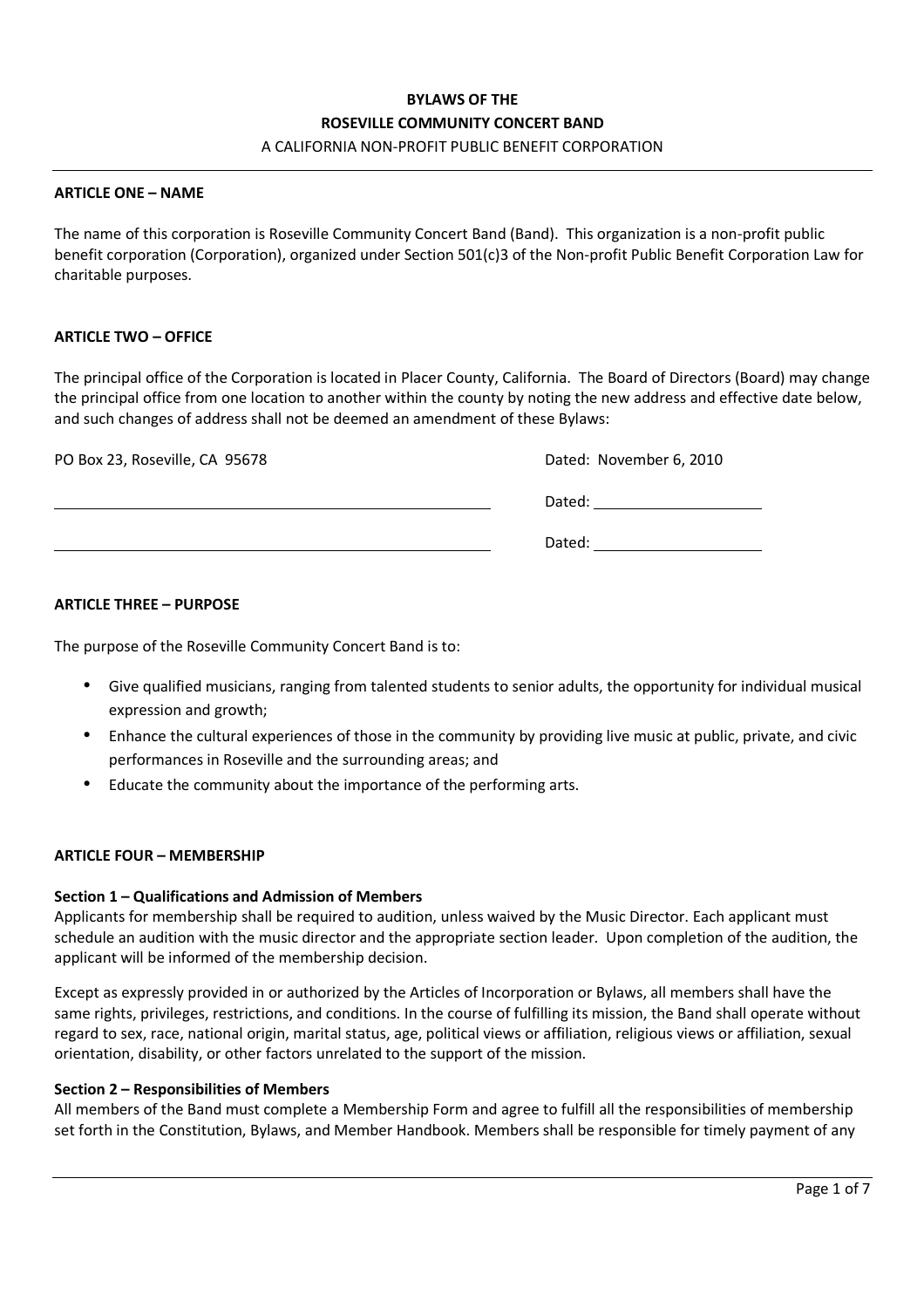membership dues as established by the Board of Directors. The Members shall be required to maintain satisfactory attendance at rehearsals, performances, and other activities; demonstrate continuing musical competence; conduct themselves with collegial and respectful demeanor towards the Band, its members, conductors and guests; and abide by the requirements and regulations stated in the Constitution and Bylaws issued by the Board of Directors. A member of this Corporation is not personally liable for the debts, liabilities or obligations of the Corporation.

### **Section 3 – Membership Roster**

A membership roster shall be kept by a member of the Board of Directors, as appointed annually by the President, and will contain members' contact information and musical experience; attendance and participation records; annual dues payment; and a record of all volunteer tasks the member undertakes throughout the season.

### **Section 4– Termination of Membership**

By a majority vote of the Board of Directors, an individual may be placed on probation or have his or her membership terminated for failure to meet the above responsibilities or upon one or more of the following: (1) Upon a determination by the Board of Directors that the member has engaged in conduct materially and seriously prejudicial to the interests and purposes of the Corporation or (2) Failure to attend regular rehearsals over a period of six (6) months and/or does not show any indication of continuing his or her membership. A Board member will provide written notice to the member regarding the termination of his/her membership in a timely manner.

### **Section 5 – General Membership Meeting**

An annual general membership meeting shall be held each spring at a date and time fixed by the Board of Directors for the purpose of electing new Directors and transacting other business as may be appropriate for the Corporation. Notification of meetings shall be given by the Board of Directors. Special meetings may be called by the Board of Directors, the President, or by 5% or more of the members.

The following proposed actions must be approved by 2/3rds of members present: (1) amending the Articles of Incorporation or By-laws or (2) voting to voluntarily dissolve the Corporation. Meetings shall be presided over by the President or, in his or her absence, by the Vice-President, or in the absence of both, by a Board member chosen by a majority of the members present.

### **ARTICLE FIVE –BOARD OF DIRECTORS**

### **Section 1 – Qualifications**

At least half the members of the Board of Directors should be members of the Band.

### **Section 2 – Composition**

The activities and affairs of this Corporation shall be conducted by the Board of Directors. The Board of Directors shall consist of between six and ten members in good standing with the Band. Specifically, the Board should consist of a President, Vice President, Secretary, Treasurer, between one and five members-at-large (of which one or two may be student representatives), and the Music Director.

### **Section 3 – Election and Term of Office**

Elections will be held annually at the general membership meeting in the spring. A ballot will be prepared in advance of this meeting, and additions to the proposed slate of officers may be made prior to the election. Election will be by secret ballot and each member may cast one vote. Candidates receiving the highest number of votes shall be elected for a term consistent with the Corporation's fiscal year, starting on July 1 of that calendar year, and ending on June 30 of the following calendar year.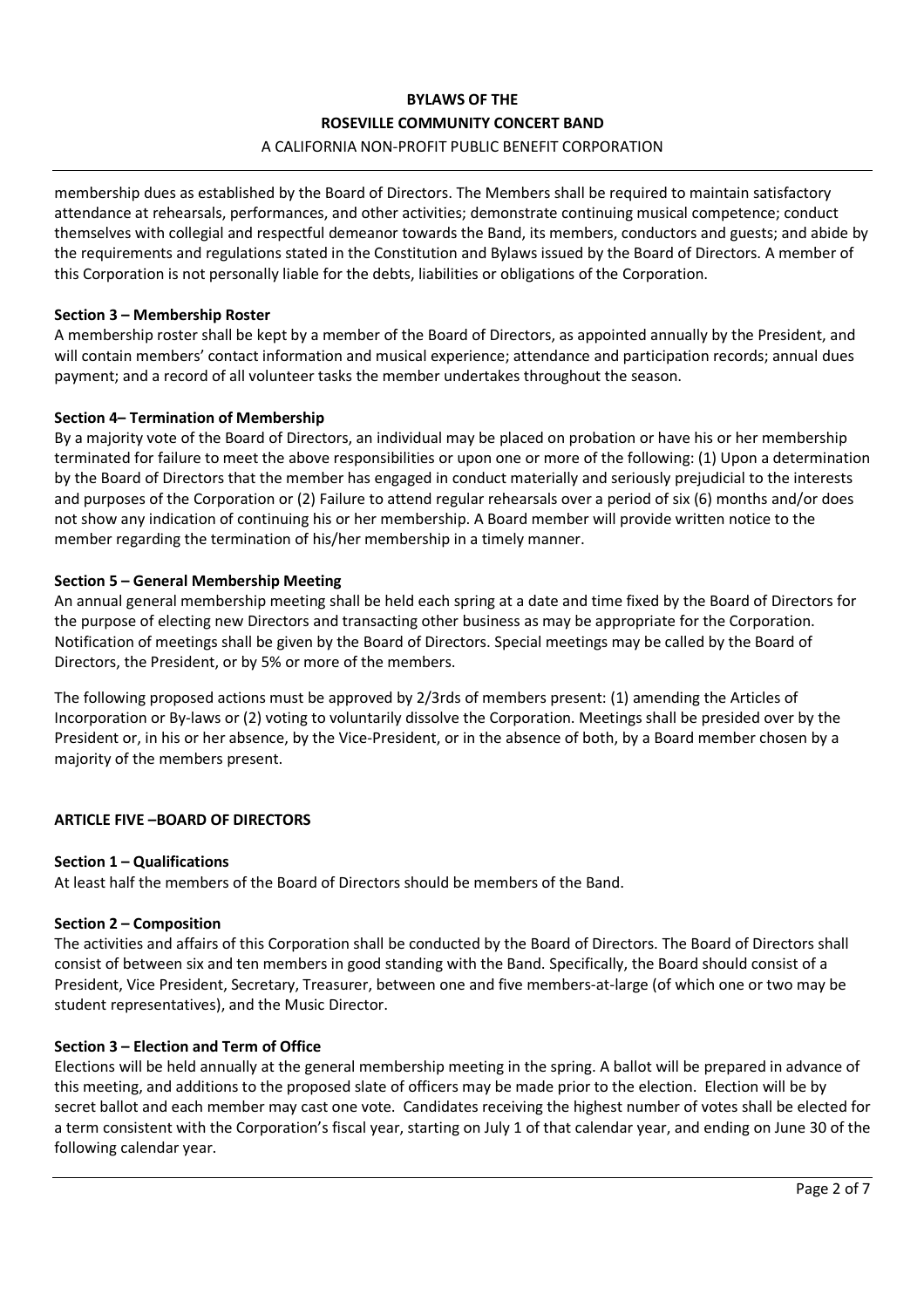### **Section 4 – Compensation**

Directors shall serve without compensation, with the exception of the Music Director. Directors shall be allowed reasonable advancement or reimbursement of expenses incurred in performance of their duties as a director.

### **Section 5 – Board Meetings**

Regular meetings, usually monthly, of the Board of Directors shall be held at a time and location selected by the Board of Directors. Special meetings of the Board may be called by the President, Vice-President, Secretary, or by any two (2) Directors to handle emergency matters or where immediate action is required. A quorum of one-half (1/2) of the Directors must be present to conduct business. All meetings shall be open to the membership of the Band. Each member of the Board shall have one vote.

The Board may declare itself in executive session (President, Vice President, Secretary and Treasurer) solely for the purpose of discussing personnel matters. The Music Director shall serve as a voting member of the Board of Directors, but shall not participate or vote in any matters involving his or her retention, compensation, or terms of contractual agreement.

The President shall preside over meetings of the Board of Directors, or in his/her absence, by the Vice-President, or in their absence, by a member chosen by the majority of the Directors present. The Secretary shall record appropriate minutes of the meetings of the Board or in his or her absence, the presiding officer shall appoint another member to act as Secretary.

### **Section 6 – Vacancies**

Vacancies on the Board of Directors shall exist upon the death, resignation, or removal of any Director. A member may be removed from the Board of Directors for cause by a three-fourths (3/4) vote of the remaining Board members. The Board may declare vacant the office of a director who has been declared unsound of mind by an order of court or convicted of a felony. Any director may resign effective at a later date or upon giving notice to any member of the Board of Directors.

A vacancy on the Board of Directors occurring between elections shall be filled as soon as possible. New Board members may be proposed by the Board or may volunteer themselves. In lieu of a mid-term election, new Board members shall be voted into office by a majority vote of the Board of Directors.

### **Section 7 – Non-Liability of Directors**

A Director shall not be personally liable for the debts, liabilities, or other obligations of the Corporation.

### **Section 8 – Conflict of Interest**

Any Board member may, at any time, recuse himself or herself from discussions or votes in which he or she has any conflict of interest. The Board of Directors may recommend, by a majority vote, to have a Board member recuse himself or herself.

### **ARTICLE SIX – RESPONSIBILITIES OF DIRECTORS**

### **Section 1 – Responsibilities of Directors**

In addition to the responsibilities stated elsewhere in the Constitution and Bylaws, the Board of Directors shall have the authority to establish dues, approve the annual budget, commit the Band to performance obligations and other activities, engage independent contractors and establish their duties and compensation, enter into contracts, enter into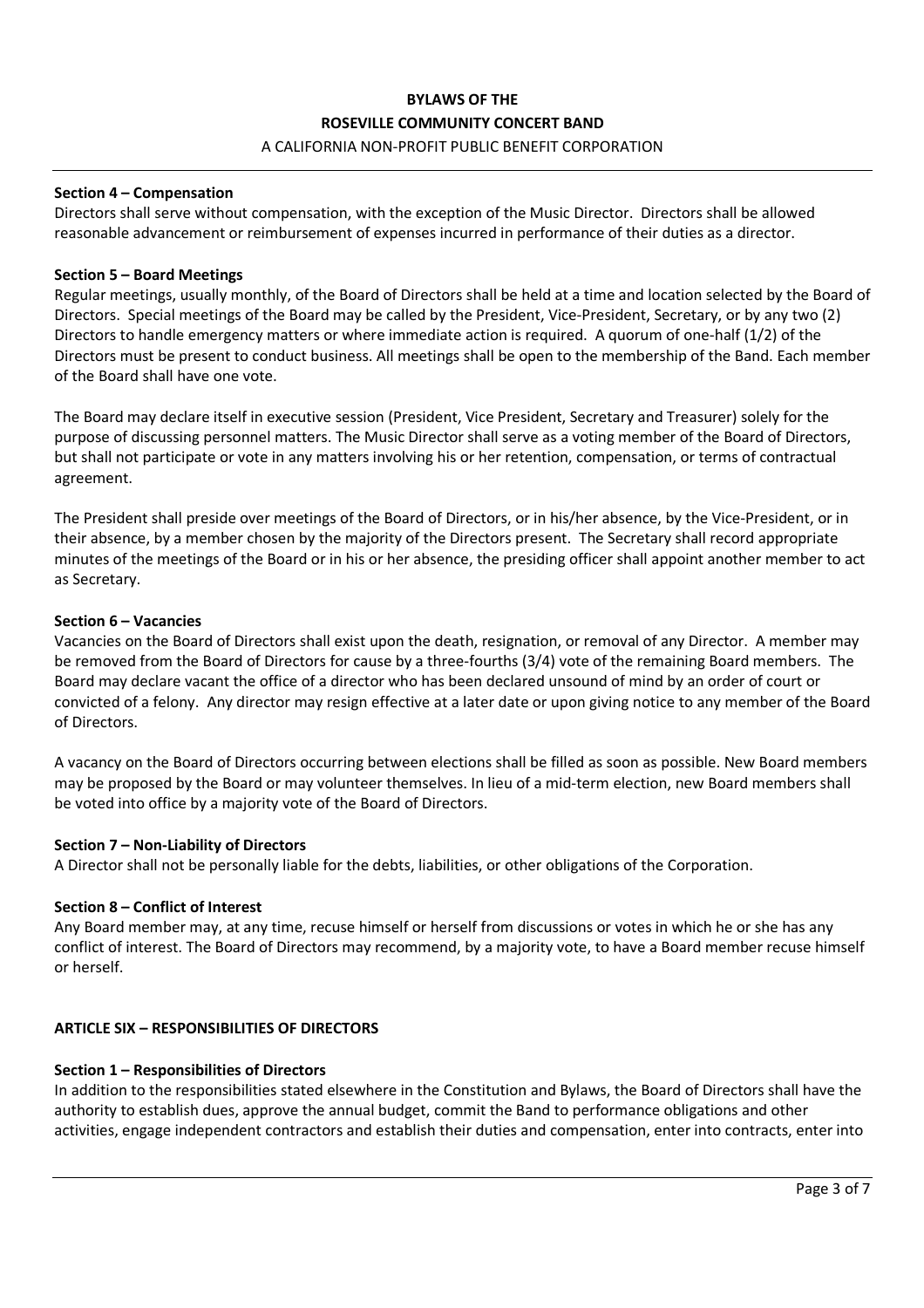obligations of indebtedness, and determine the pledging of assets as security. The Board of Directors shall develop and publish the Membership Handbook and other policies of the Band as necessary to implement the Constitution, Bylaws, and actions of the Board. The Board of Directors may appoint such other committees, volunteers or agents as it wishes. Such committees, volunteers or agents shall serve such terms, have such authority, and perform such duties as prescribed by the Board.

### **Section 2 – Responsibilities of the President**

The President shall: preside at all meetings of the Corporation and of the Board of Directors unless a substitute person is specifically appointed; provide oversight of all standing and ad hoc committees, volunteers and agents for the Corporation; provide oversight of all Board members and Band members; execute such deeds, mortgages, bonds, contracts, insurance, and checks as authorized by the Board; assign necessary tasks to Board members, committees, agents and volunteers as necessary to the functioning of the Band; and perform such other duties as necessary to carry on the work of the Board.

### **Section 3 – Responsibilities of the Vice-President**

The Vice-President shall: assume the powers and duties of the President during his or her absence or recusal; assist the president in oversight of all committees, volunteers, and agents; assist the president with administrative matters; serve as parliamentarian of meetings and other activities of the Board; assist the President in assigning necessary tasks to Board members, committees, agents and volunteers as necessary to the functioning of the Band; and perform such other duties as necessary to carry on the work of the Board.

### **Section 4 – Responsibilities of the Secretary**

The Secretary shall: maintain the original or copy of these Bylaws as amended; maintain a book of minutes of all meetings of the Board, meetings of Committees, and both regular and special meetings of the Corporation; exhibit the Bylaws, membership rosters and minutes of Board meetings as requested; and perform all duties of the office of Secretary, including taking minutes and other duties as assigned by the Board.

### **Section 5 – Responsibilities of the Treasurer**

The Treasurer shall: be responsible for all funds and securities of the Corporation, and to deposit all such funds in the name of the Corporation in such banks, trust companies, or other depositories as shall be approved by the Board; receive and give appropriate receipt for monies received by the Corporation from any source; disburse funds of the Corporation as may be required; maintain and keep adequate and correct accounts of the Corporation's properties, equipment, and business transactions, including accounts of its assets, liabilities, receipts and disbursements; exhibit at all reasonable times the books of account and financial records to any Director or to his or her attorney; render to the President and Directors whenever requested an account of any or all of his or her transactions as Treasurer of the financial condition of the Corporation; prepare or cause to be prepared, the Financial Statements and supporting documents including Tax Records for certification; be responsible for annual payment of Liability Insurance; prepare an annual budget to submit to the Board of Directors for the Spring meeting; and shall perform all duties of the office of Treasurer and such other duties as may be assigned by the Board.

### **Section 6 – Responsibilities of Board Members-at-Large**

There may be up to 5 elected Board Members-at-Large who shall perform duties as prescribed by the Board of Directors. One or two of the at-large positions may be filled by a student representative ( $12<sup>th</sup>$  grade or younger) of the Band. Members-at-Large are voting members of the Board and are available to perform duties assigned by the Board.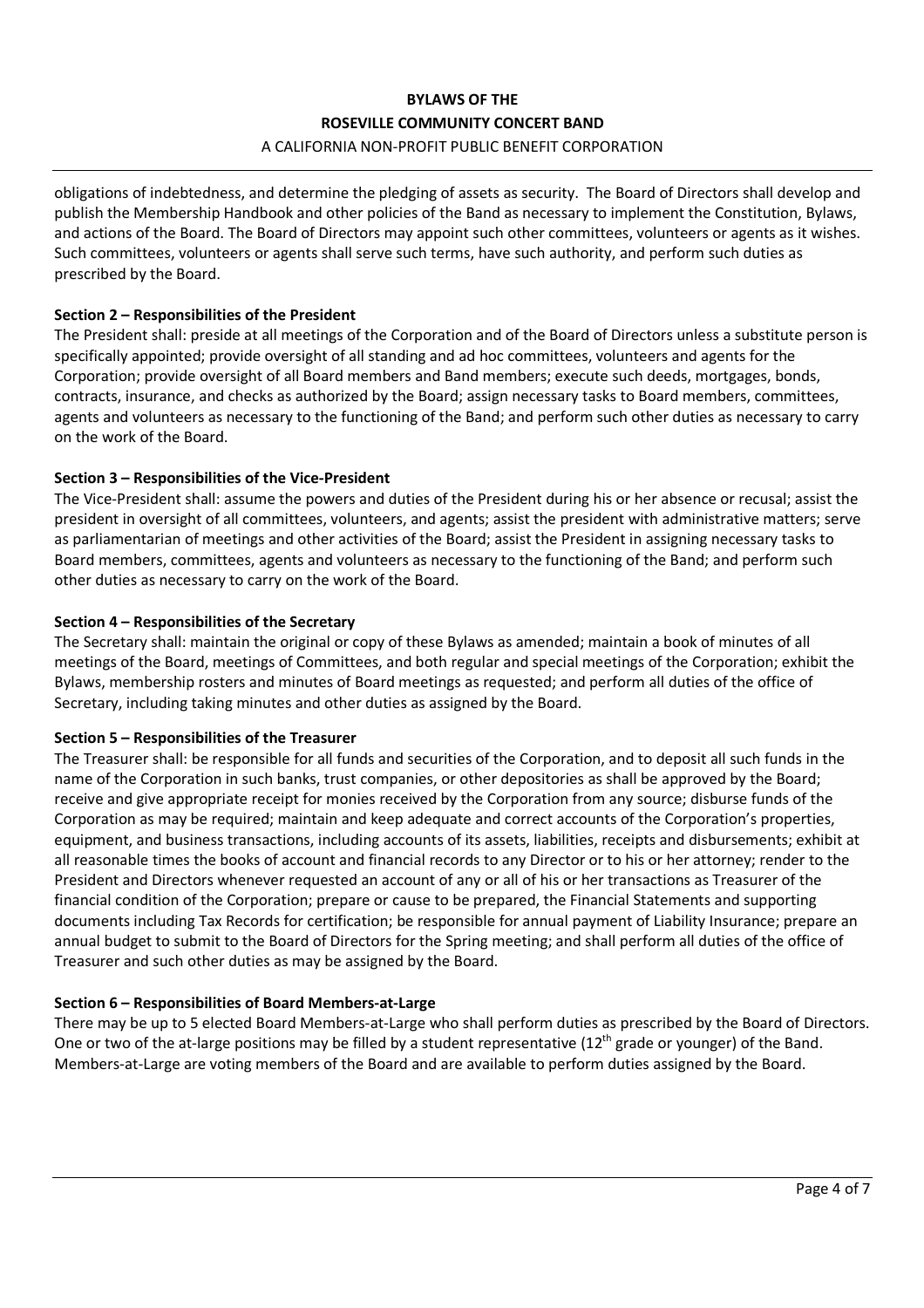### **ARTICLE SEVEN –MUSIC DIRECTOR**

### **Section 1 – Hiring of the Music Director**

When a new Music Director is needed, the Board will locate such a person by whatever means it believes appropriate. All candidates must possess qualifications to maintain and improve the Band's level of performance involvement and improvement in the community. A majority vote by the Board of Directors is required to hire a new music director.

### **Section 2 – Contracting with the Music Director**

The Music Director of the Band shall serve as an independent contractor appointed by the Board of Directors. Execution of this contract must be in compliance with requirements of contracts as referred to elsewhere in these bylaws. Contracts with the Music Director will be for a one-year term, July 1 – June 30, to coordinate with the Band's fiscal year. Contracts may be renewed annually. Contract terms are to be negotiated and finalized in Executive Committee and then approved by a majority vote of the complete Board.

### **Section 3 – Responsibilities of the Music Director**

The Music Director shall exercise final authority in all musical matters. He/she shall determine the musical qualifications of applicants for membership in the Band; make all decisions regarding acceptance of applicants, instrumentation, and seating within sections; select all repertoire; have final approval on the choice of guest artists; and assist with setting the performance schedule. The Music Director will insure timely communication with the Board and will coordinate repertoire selection with the Band's publicity, audience development, and grant writing activities.

The Music Director will serve as an ex-officio member of the Board of directors. The Music Director shall serve as a voting member of the Board of Directors, but shall not participate or vote in any matters involving his/her retention, compensation, or terms of contractual agreement.

### **Section 4 – Termination of Music Director Contract**

Termination of a contract with the Music Director must be discussed and approved by three-fouths (3/4) of the Corporation's Board of Directors and voted in agreement by a majority of the Corporation's members. Upon termination of an active contract by this Board or by the Music Director, a new Music Director should be hired, using the terms listed above in Section 1.

### **ARTICLE EIGHT – COMMITTEES, AGENTS AND VOLUNTEERS**

### **Section 1 – Appointing Committees, Agents and Volunteers**

The Board of Directors may designate committees, agents or volunteers to act in an advisory capacity to the Board. These designees need not be current members of the Band. All committees, agents and volunteers should keep regular records of their activities and report to the Board as needed.

### **Section 2 – Executive Committee**

The Executive Committee shall consist of the Music Director, President, Vice President, Secretary and Treasurer. Responsibilities shall include the day-to-day management of the affairs of the Band including the taking of such emergency actions as may be necessary when a meeting of the Board of Directors shall be impractical. The Executive Committee, minus the Music Director, shall be responsible for negotiating contract terms with the Music Director.

### **Section 3 – Activities of Committees, Agents and Volunteers**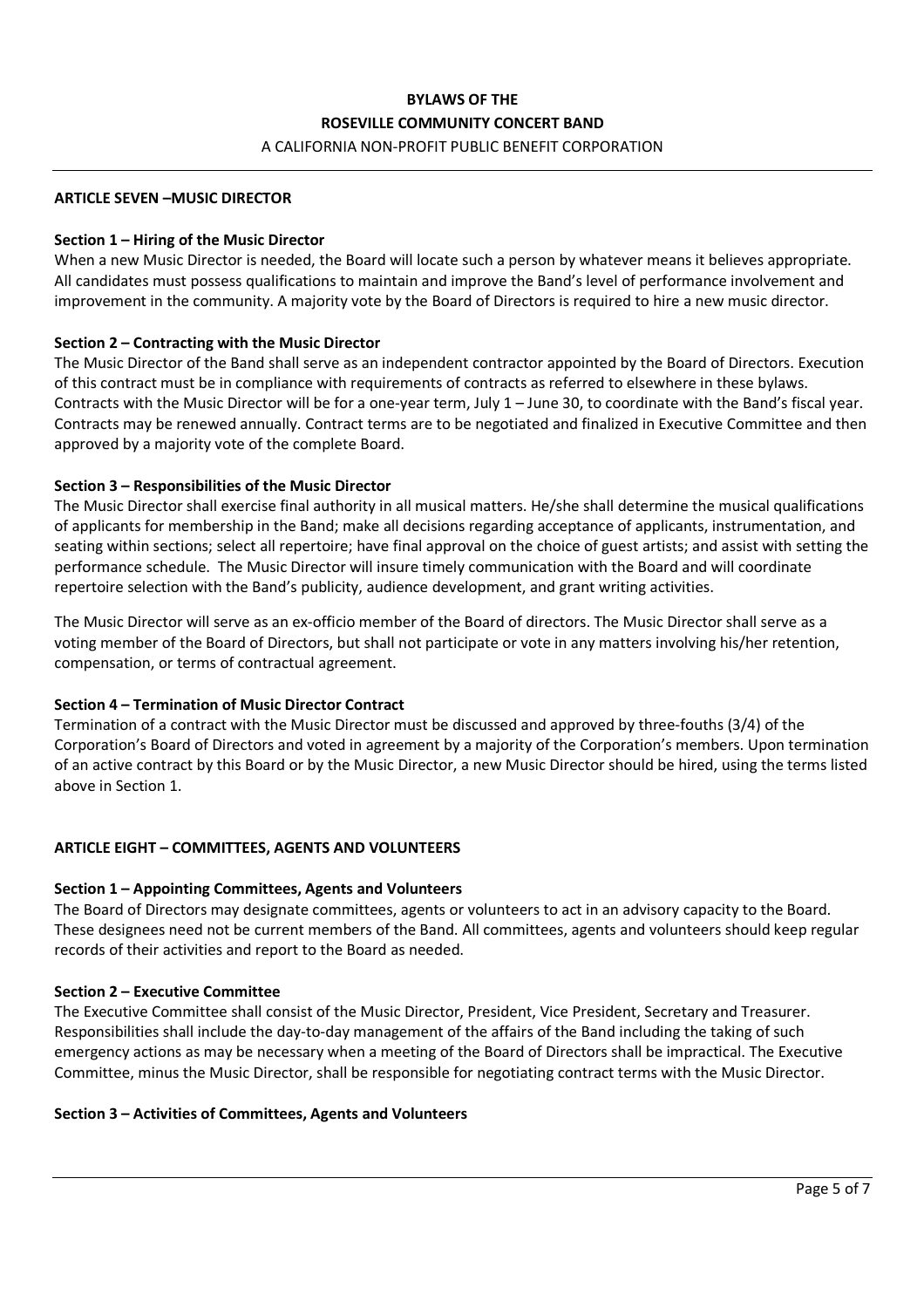# **BYLAWS OF THE ROSEVILLE COMMUNITY CONCERT BAND**

### A CALIFORNIA NON-PROFIT PUBLIC BENEFIT CORPORATION

The scope of responsibilities for committees, agents, and volunteers can vary from season to season, and can include, but are not limited to: publicity, fund raising, grant writing, equipment management, music library, historian, social events, audience development, budget and finance, concert planning, and personnel. The President of the Corporation will ensure that all tasks necessary to the functioning of the Band are assigned and completed.

### **ARTICLE NINE – ADMINISTRATION**

### **Section 1 – Execution of Contracts**

The Board of Directors may authorize any Director or agent of the Corporation to enter into any contract or execute and deliver any documents in the name of and on behalf of the Corporation. Such authority may be general or confined to specific instances. Unless so authorized, no single director or agent shall have any power or authority to bind the Corporation by any contract or to pledge its credit or to render it liable monetarily for any purpose or in any amount.

### **Section 2 – Checks and Notes**

Checks, drafts, promissory notes, orders for payment of money, and other evidence of indebtedness of the Corporation shall be signed as determined by the Bank or other financial institution. The Board shall be responsible for designating signatory requirements for expenditures.

### **Section 3 – Deposits**

All funds of the Corporation shall be deposited to the credit of the Corporation in such banks, trust companies, or other depositories as the Board of Directors may select.

### **Section 4 – Gifts**

The Board of Directors may accept on behalf of the Corporation any contribution, gift, or bequest for the charitable or public purposes of this Corporation without expectation of services by the Band or Board.

### **Section 5 – Corporate Records**

The Corporation shall keep at its principal office or at such other place as the Board may determine:

(a) Minutes of all meetings of the Board, of committees of the Board, and of all meetings of the Corporation, including the time and place of holding such meetings, whether regular or special, how called, the names of those present, and the proceedings thereof.

(b) Adequate and correct books and records of account, including accounts of its properties and business transactions and accounts of its assets, liabilities, receipts, disbursements, and income/expense and tax records.

(c) Membership roster.

(d) A copy of the Corporation's Articles of Incorporation and Bylaws as amended to date, that shall be open to inspection by the members of the Corporation at all reasonable time.

### **Section 6 – Inspection Rights**

Every Director or his agent or attorney shall have the right to inspect and copy all books, records and documents and also to inspect the physical properties of the Corporation at any reasonable time. A member of the Corporation or his or her agent or attorney shall have the right to inspect all books, records and documents of the Corporation or of the Board upon written request by the member, for a purpose reasonably related to such person's interests as a member.

### **Section 7 – Annual Report**

The Board shall furnish an Annual Report not later than one hundred and twenty (120) days after the close of the Corporation's fiscal year to all Directors and to any member who requests it in writing. The report shall contain the